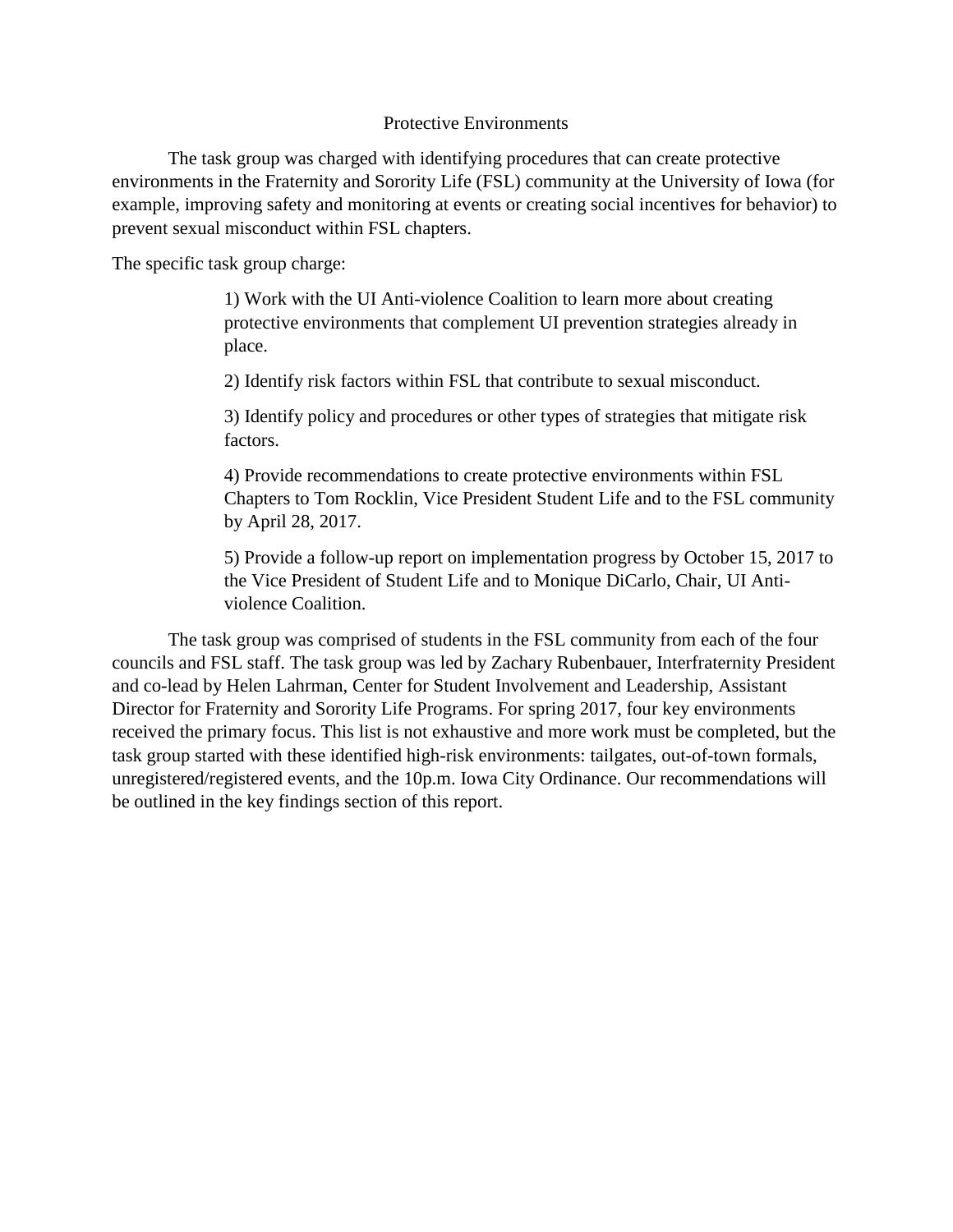## Identified Fraternity & Sorority Environments – Spring 2017

## Key findings

### 1. Tailgates

- a. Issues
	- i. Binge/Underage Drinking
	- ii. Duration (long periods of time with consistent drinking)
	- iii. Increased unruly behavior due to atmosphere
	- iv. Source of income for fraternities
	- v. Common source alcohol
	- vi. No food/water readily available
- b. What have other communities put into place
	- i. Wisconsin Check BAC, all season-ticket holders can only enter game with BAC under certain limit
	- ii. Ohio State Added presence of non-salty foods, follow BYOB policy for tailgates, security officials at tailgates
	- iii. Kansas Buddy system to hold members accountable for their brothers/sisters
- c. Additional recommendations
	- i. Set a timeframe for the events
	- ii. Proof of contract with household hosting tailgate
	- iii. Sober monitors throughout event (not new members)
	- iv. Check-in station along Melrose
- 2. Out-of-town formals
	- a. It is important to note that we make these recommendations based on the fact that if overnight formals are banned outright, they will continue to occur and occur unregistered. We reached this conclusion based on our knowledge of rumors that chapters who are under sanctions and not allowed to have an overnight formal, still have them without the knowledge of FSL and the University; which have the potential to be even more dangerous than chapters holding formals that are sanctioned by FSL and the University.
	- b. Issues
		- i. No regulation of alcohol consumption
		- ii. Date expectations
			- 1. 'Hook-up' Culture
			- 2. See statistics in Notes.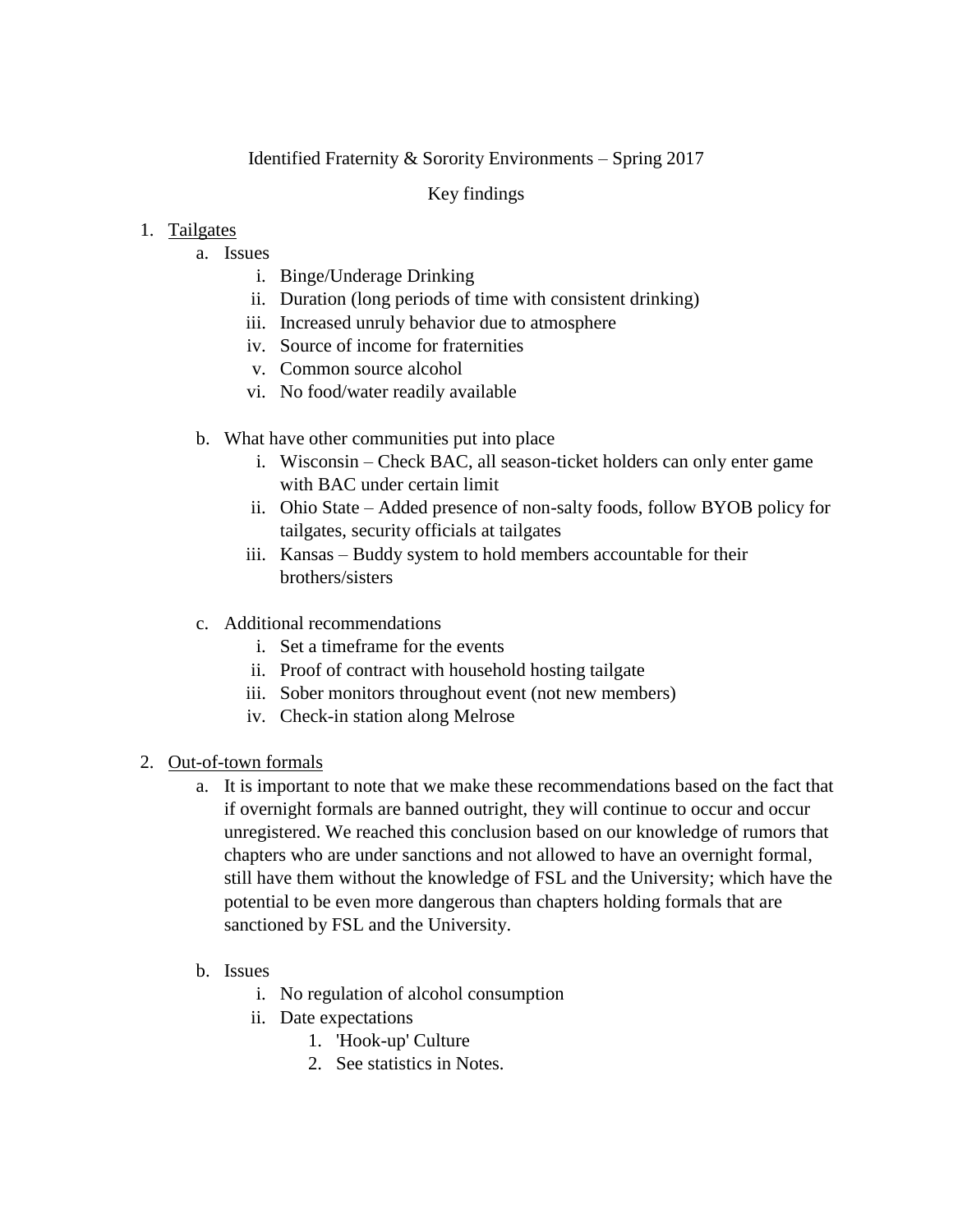- iii. No concrete way to prevent accidents from occurring
- c. Recommendations
	- i. 80% of new members must complete UIPD's *Be A Man* program that focuses on healthy masculinity and touches on bystander intervention in order to register and hold a sanctioned overnight formal event.
	- ii. A chapter must hold their already mandatory in house educational through WRAC/RVAP that focuses on bystander intervention/consent/sexual violence awareness prior to having a registered overnight formal event.
	- iii. FSL will work with WRAC/RVAP/other relevant organizations/offices on campus to develop a presentation that deals with the ideas of consent and bystander intervention especially as it relates to overnight formal events and the expectation idea that dates feel pressure to hook up with the individuals that bring them.
- d. The above proposals are something to help shift and combat the issues that are prevalent at out of town formals. Our hopes are to make this risky environment safer and to try to shift the strong culture that Iowa has regarding this cultural norm. We have put a lot of thought as well as dug deep into our research. The above ideas are things we think could be beneficial, whether that is all of the ideas or just a few that are eventually implemented.
- 3. Unregistered/Registered Events
	- a. Issues
		- i. Open source alcohol/Underage drinking/Binge drinking
		- ii. Instances of the use of date-rape drugs
		- iii. Large quantities of hard liquor or "jungle juice"
		- iv. Failure to keep parties "closed"
		- v. Implicit pressure for sex created by events hosted in dark basements owned/operated by a fraternity
		- vi. Lack of adequate oversight by chapter risk leaders
		- vii. Failure to provide sober monitors
	- b. Recommendations
		- i. Group consensus within the community must be found to determine what is acceptable within our community, and what we will not tolerate.
		- ii. We must enforce the regulations we impose upon ourselves and our community.
			- 1. Example: Other IFC and PHC communities have forbidden hard liquor from their events.
		- iii. **Most importantly we must hold each other accountable.**
- 4. 10pm Iowa City Ordinance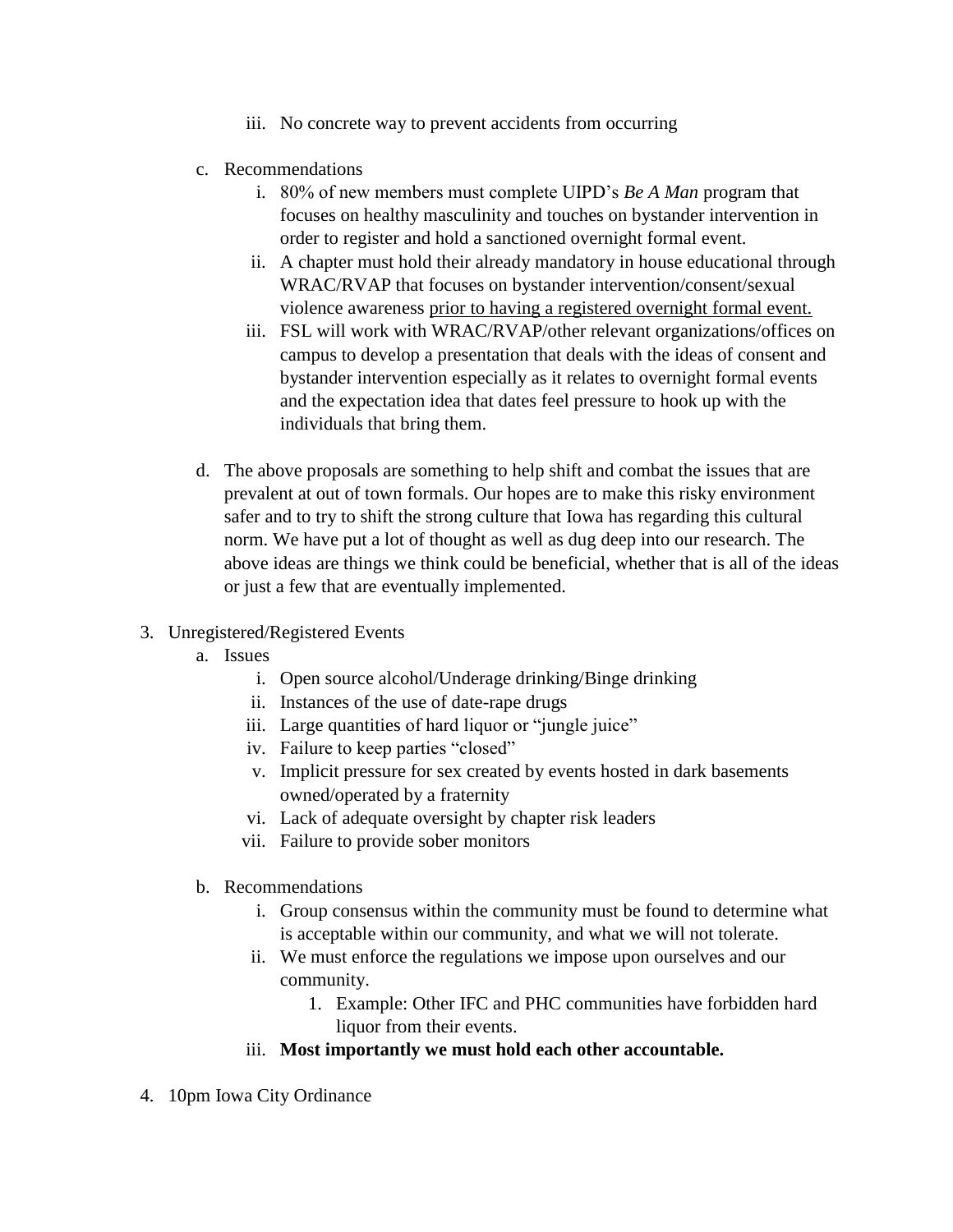- a. Limits of this put in place by the city
- b. Issues
	- i. Pressure to binge drink before 10pm.
	- ii. Underage drinking
	- iii. No regulation of bouncers at bars to stop fake ID's being used
	- iv. Lack of accountability of police & bar/liquor stores' staff
	- v. Ease of access to buying alcohol and getting into bars adds to the culture at Iowa
		- 1. The lack of consequences for bars caught serving underage individuals is a big part
		- 2. No incentive for bars to only serve those of age because every other bar would let in people underage to make money.
- c. Recommendations
	- i. Iowa FSL does not have nearly as many tangible solutions to this issue, as it is not an issue specific to the Greek life like some of the other high risk environments we have pointed out so we do not have as much power.
	- ii. Incentive on renting larger spaces for events like the IMU Second-Floor ballroom, even by helping with the renting fees for the smaller organizations in FSL.
	- iii. Collaborating with bigger organizations like CAB, or Dance Marathon on hosting events during the evening
	- iv. Create a culture of stronger accountability from members within Greek life
		- 1. Still do not have a concrete plan for what this looks like long-term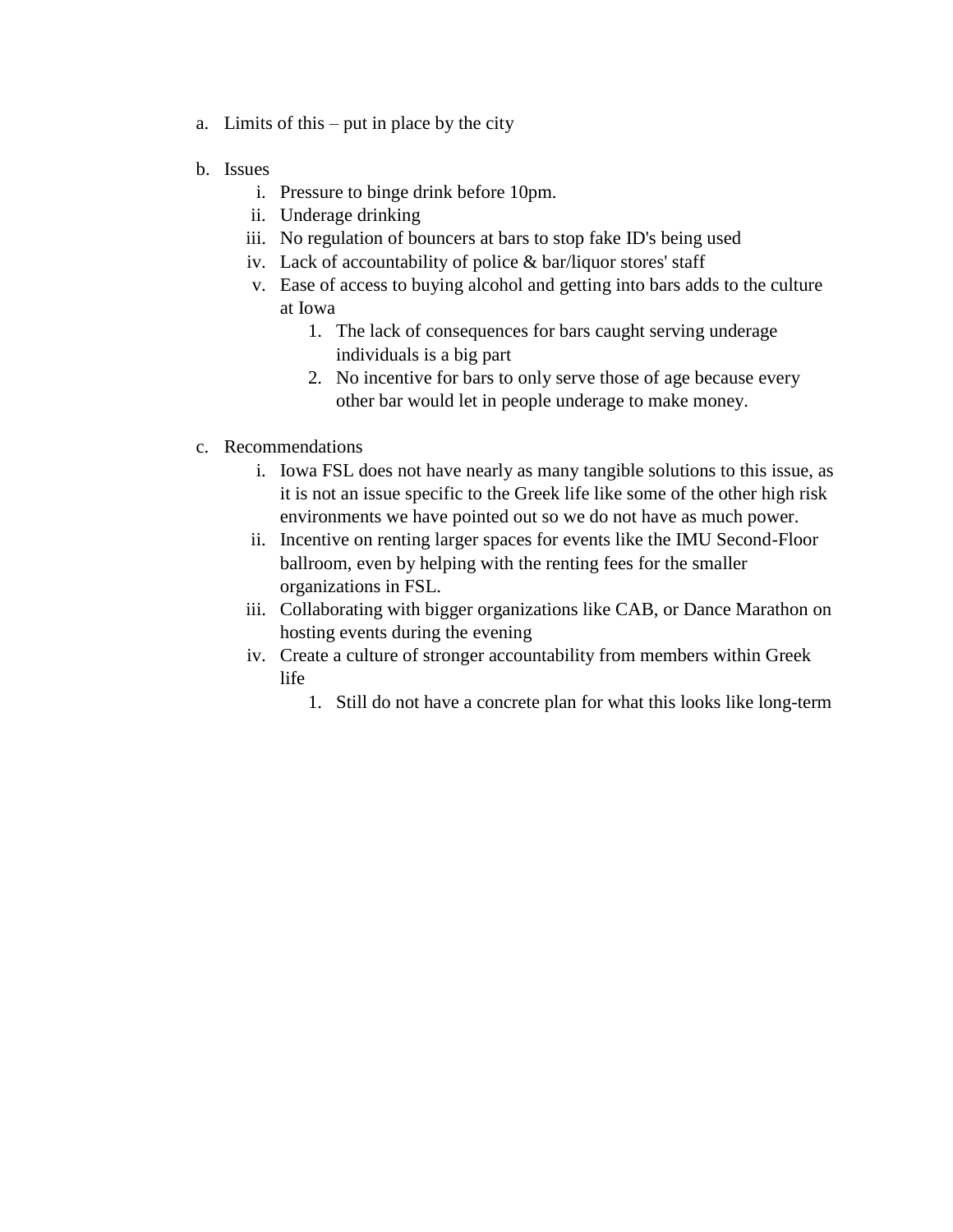#### Conclusion

The FSL community as a whole must identify and understand how these environments in their current state, do not promote scholarship, leadership, service and friendship. The task group recommends that the councils and University incentive the behaviors expected of all FSL students and Hawkeyes, alike. The immediate recommendations are work with the local city council officers to be sure it is known about our concerns with the 10pm Ordinance for all UI students. For tailgates we will utilize the four additional recommendations under letter {c} and have our FSL staff call the other institutions to learn about their efforts in greater detail. And lastly, with Out of Town formals and unregistered/registered events the councils will work with the aforementioned recommendations and solutions for this up and coming semester. This group will be reconvening next fall to update on implementation progress, as well as better understanding a few more environments that do not currently protect all UI students.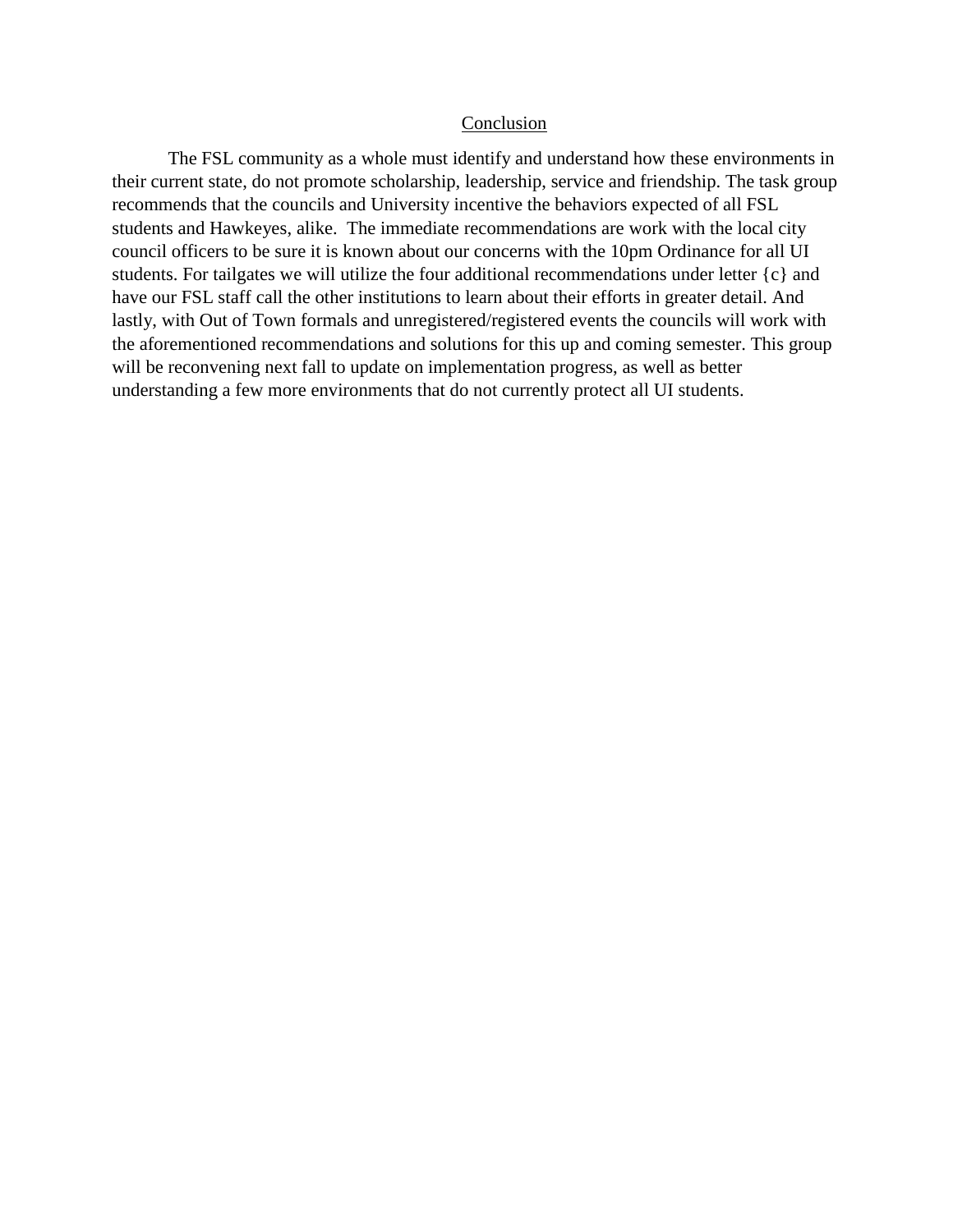# Appendix: Notes from each group.

# **Tailgates**

Biggest Issues:

- Binge drinking
- Unsupervised distribution of alcohol
- Underage drinking
- Long hours (can start as early as 5am, end as late as bar close)
- Larger diffusion of responsibility because of amount of people there
- Due to nature of event (high-energy around football game/tailgate), there tends to be more unruly behavior (vandalism, fighting, sitting on roofs, theft, etc.)
- Purchase of alcohol with chapter funds (or by fraternity chapter members)
- Charge non-members (non-fraternity members) to enter tailgates; fraternity makes money to buy more alcohol
- Women do not have to pay/purchase admittance into tailgate or for alcohol
- Common source alcohol
- Handles of hard liquor are available for anybody
- No food/water readily available

# Tactics:

- Wisconsin's Check BAC season ticket holders aren't allowed to enter the game unless their BAC is below a certain limit
- Ohio State's Panhellenic Council implemented requirements of:
	- The supply and presence of non-salty food
	- The presence of security to ensure that unwanted individuals/non-students cannot enter the event – suggestions include hired security guards and fencing
	- Football tailgating events still follow the BYOB Policy
- Look into the implementation of a BYOB policy
	- This would require chapters to register event
	- Submit guest list (this would regulate the amount of people attending)
	- Sober monitors
	- Requirement to have food/non-alcoholic beverage readily available
	- Diminishes the purchase of alcohol with chapter funds/charging people at the door
- Regulation on how long tailgates take place
	- Set a timeframe in the day that they're allowed to happen
	- Require start/end times
- Show proof of contract/agreement with household (location where tailgate takes place) to ensure that the organization is meeting an agreed upon set of expectations (listed above);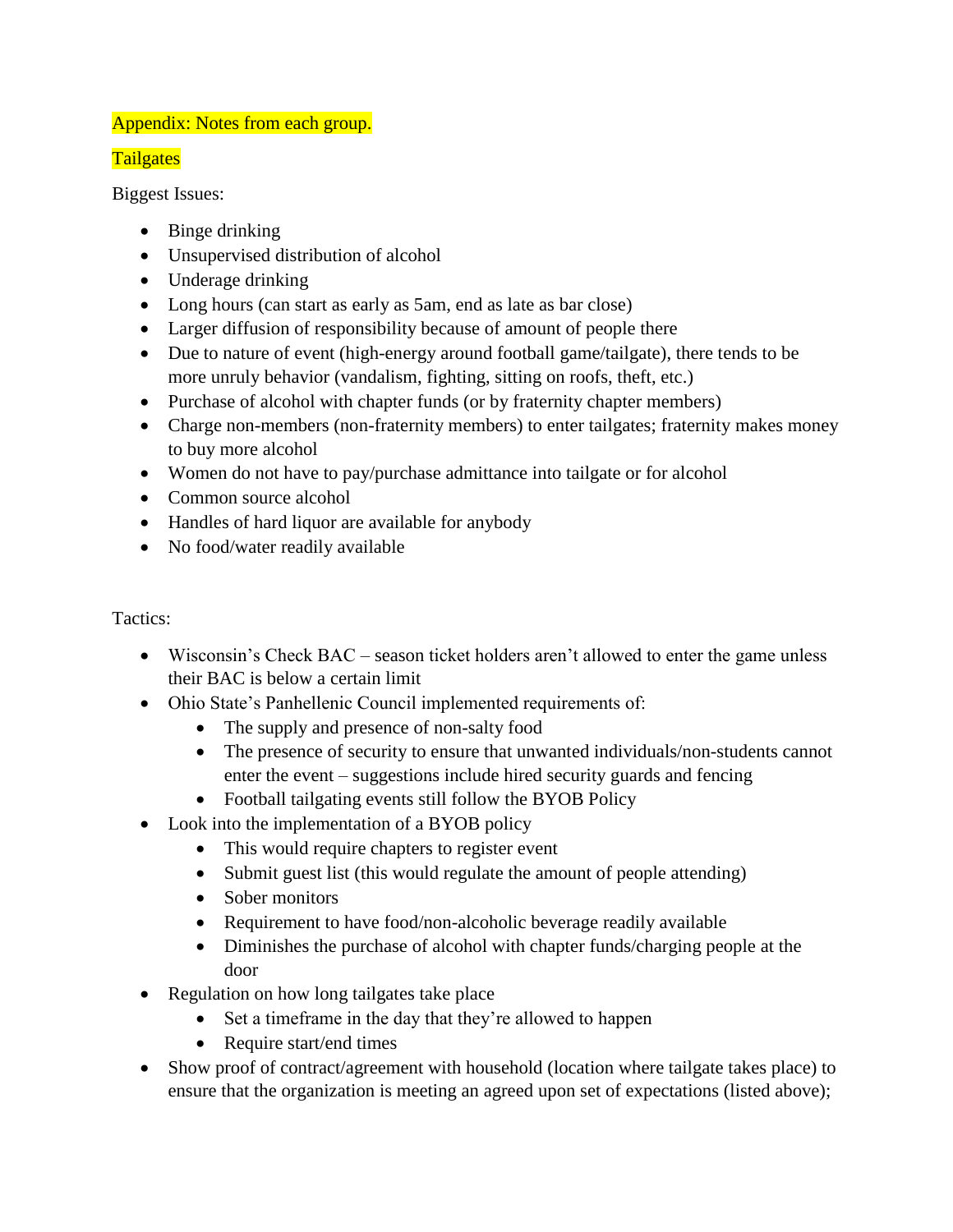include contact information for these households to check that the organization is meeting these expectations (improve town and gown relations)

- Ensure sober monitors are throughout the event not new members' responsibility to fill this role
- Implementing a buddy system [\(https://buddy.ku.edu\)](https://buddy.ku.edu/)
	- <https://buddy.ku.edu/protective-behaviors>
- "Check-in station" along Melrose
	- Free water, simple snack to hand out, phone charging stations, shade (during hot game days)
	- Check your BAC how are you doing? (this could lead to contests but also have a person stationed there to help them understand the seriousness of their BAC)
	- Incentivize volunteers to staff this station with free football tickets for the game (?)

# Protective Environments Task Group Recommendations - Overnight Out of Town Formals

It is important to note that we make these recommendations based on the fact that if overnight formals are banned outright, they will continue to occur and occur unregistered. We reach this conclusion based on our knowledge of rumors that chapters who are under sanctions and not allowed to have an overnight formal, still have them without the knowledge of FSL and the University which have the potential to be even more dangerous than chapters holding formals that are sanctioned by FSL and the University.

# Background Information

- 5. Fraternity overnight formals still happen even though some chapters are technically banned from having them.
- 6. There is no solid concrete way to prevent tragic freak accidents that result in harm to students attending overnight formals.
- 7. There is no way to safely regulate alcohol consumption, types of alcohol available, or underage drinking at overnight formals whether they be out of town or in town.
	- a. Even if formals are not overnight and out of town events, there is still very little that can be done to curb this issue due to the use of fake ID's, older individuals buying alcohol for younger individuals, and pre-gaming the event.
- 8. We have determined that the largest issue with overnight fraternity formals is the expectation that dates to these events are expected to 'hook up' with the individual bringing them to the event
	- a. We conducted an anonymous survey of sorority women, 172 responses, that asked questions regarding this expectation at fraternity overnight formals/events
		- i. 20.2% of responses have felt pressured to hook up with their date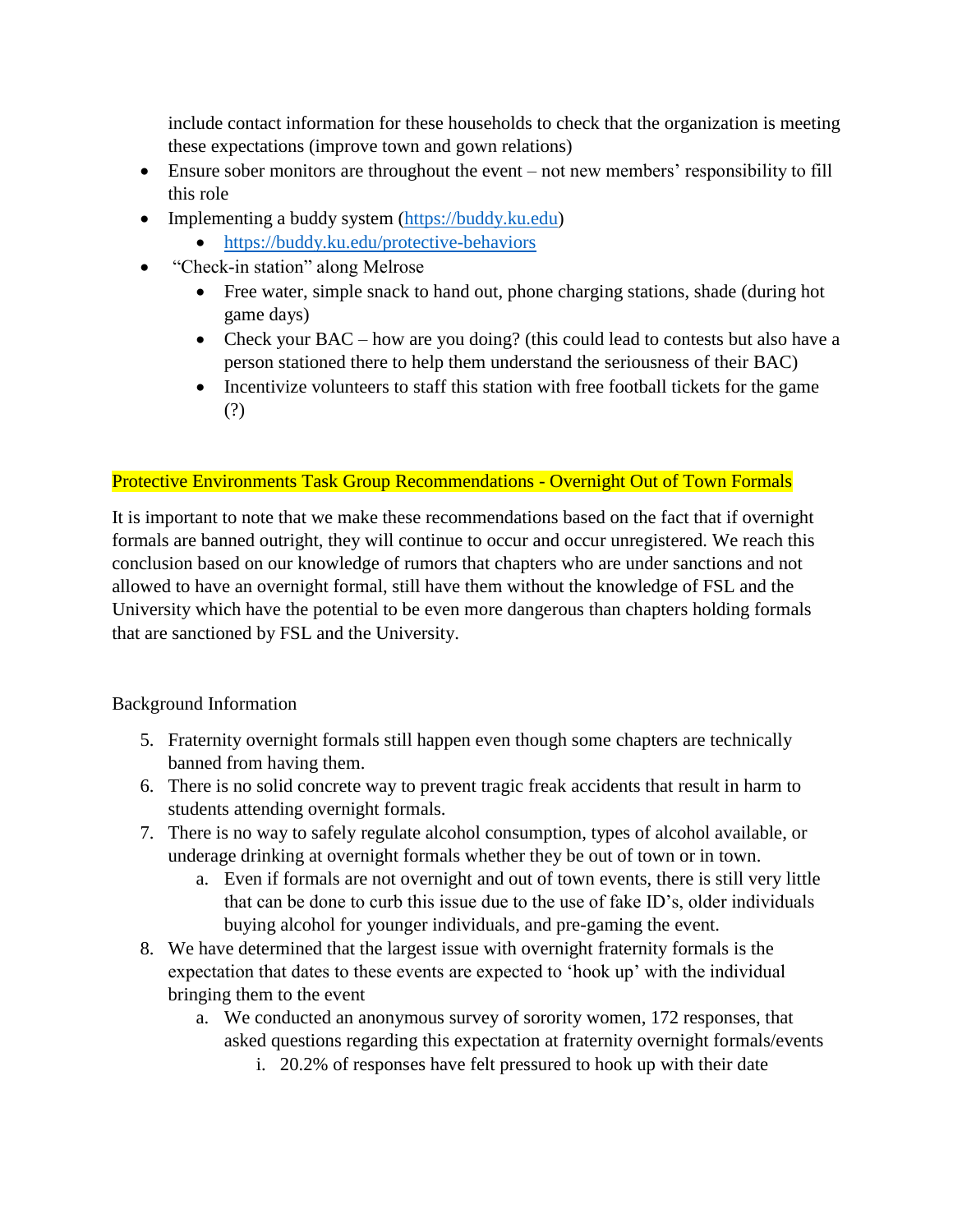- ii. 56.3% of responders who felt this pressure to hook up with their date because "He was my date so I felt like I had to."
	- 1. 29.2% of responders who felt this pressure to hook up with their date because "He spent the money on me so I felt I had to reciprocate."
	- 2. Other responders who felt this pressure answered with: "Same sleeping space", "there is a stigma and pressure...to be held to a standard to repay their date for bringing them to said event. I think our younger members in the community feel that it is an obligation to do so in order to be accepted in the community", "He wanted to and expected me to…", "He didn't pressure me, but I certainly felt the pressure hearing about all the other couples that were hooking up".
- iii. 42.1% of responders felt freshman were most susceptible to creating this expectation, 25.6% felt that sophomores were most susceptible, and 25% felt that all grade levels were most susceptible.
- iv. 49.4% of responders thought that this expectation idea is prevalent at fraternity overnight formals/events.
- v. 32.7% of responders felt that this expectation idea was a problem in the community.

# Recommendations

- 9. 80% of new members must complete UIPD's *Be A Man* program that focuses on healthy masculinity and touches on bystander intervention in order to register and hold a sanctioned overnight formal event.
	- a. It is evident that younger members are most susceptible to creating this expectation of hooking of with your date to the event, and by having them go through this training it could change thoughts and attitudes regarding the perceived 'need' to hook up with a date simply because they attended the event with you.
	- b. As time goes on, the hope is the expectation idea will be much less prevalent as the fraternity men partake in this program every year, especially as younger members ascend to leadership roles within their chapters.
- 10. A chapter must hold their already mandatory in house educational through WRAC/RVAP that focuses on bystander intervention/consent/sexual violence awareness prior to having a registered overnight formal event.
- 11. FSL will work with WRAC/RVAP/other relevant organizations/offices on campus to develop a presentation that deals with the ideas of consent and bystander intervention especially as it relates to overnight formal events and the expectation idea that dates feel pressure to hook up with the individuals that bring them.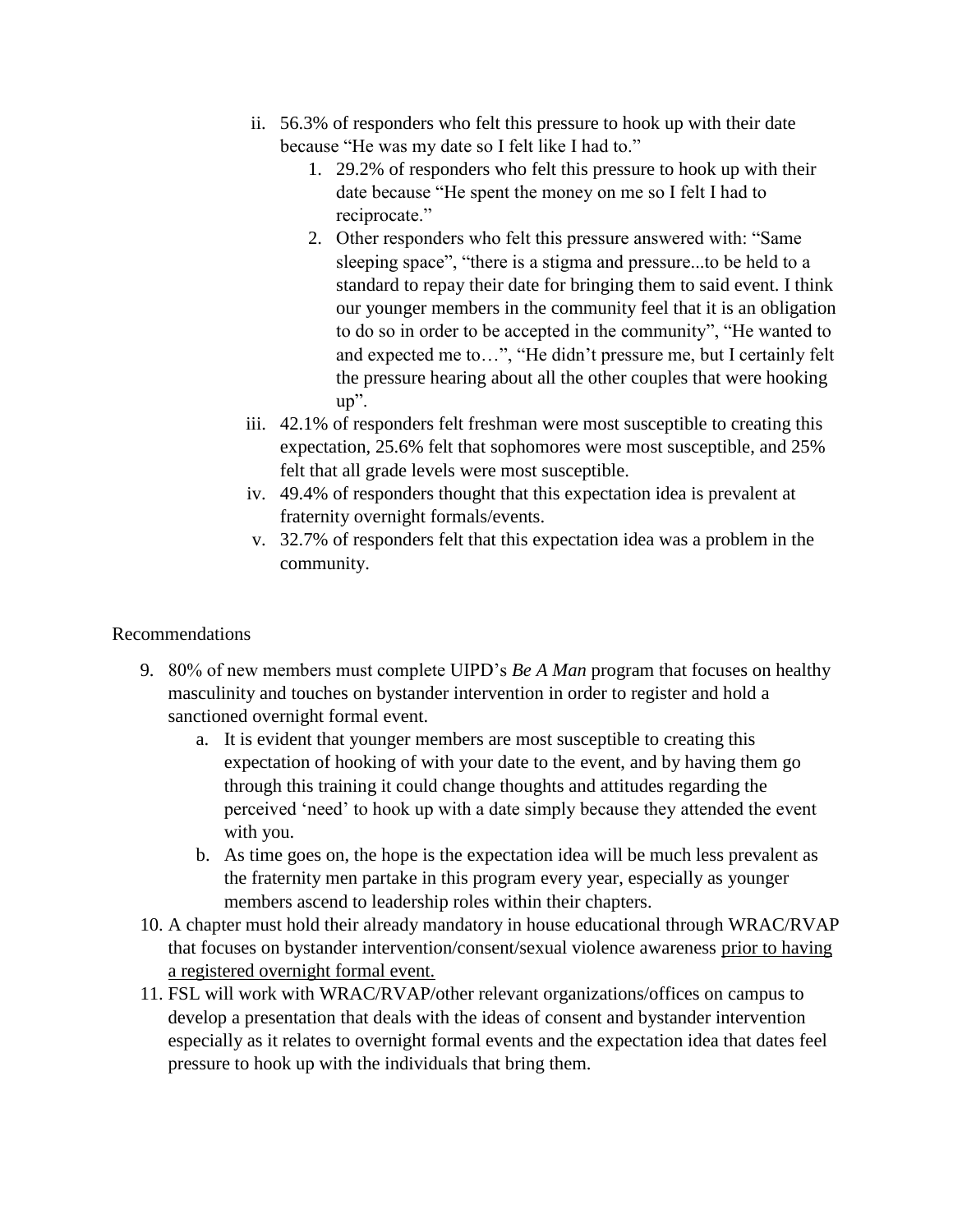- a. This presentation will be given to new members during one of their new member education sessions and will be presented by a council member to their respective chapters within their councils and observed by someone within WRAC/RVAP/other relevant organizations/offices, FSL staff, or Student Life Administrators to ensure the message is being communicated effectively.
- b. The hope is that this presentation can be put together over the summer and implemented next fall.

The above proposals are something to help shift and combat the issues that are prevalent at out of town formals. Our hopes are to make this risky environment safer and to try to slowly shift the strong culture that Iowa has regarding this culture norm. We have put a lot of thought as well as dug deep into our research. The above ideas are things we think could be beneficial, whether that is all of the ideas or just a few that are eventually implemented.

### Unregistered Social Events

In our investigation, Holly and I have determined that risks surrounding unregistered social events by fraternities and sororities within our community are multiple and progressive. Additionally, the acceptability of which these events have tacitly been given by both previous and current administrations within IFC/PHC only adds to the danger of these environments. We believe there is much room for change. Our only hesitation comes from the debate of whether or not our committee's focus should be to prevent these events (a seemingly impossible task), or to make these events as safe as possible under the assumption that they would inevitably take place in the underground if we were to crack down on these events.

 Many of the risks of unregistered events surround unsupervised consumption of alcohol and other drugs, power imbalances between the owners of the complex/house/etc. (i.e. the fraternity and their house) and their guests (most often sorority women), and overall disregard for planning and risk mitigation that would prepare chapters for the regular risks associated with these events and also for more catastrophic risks (i.e. incapacitation of individuals due to alcohol poisoning).

 Risks identified: open source alcohol, instances of the use of date-rape drugs, large quantities of hard liquor or "jungle juice," failure to keep parties "closed," consumption of alcohol of those under the legal age, implicit pressure for sex created by events hosted in dark basements owned/operated by a fraternity, lack of adequate oversight by chapter risk managers/presidents/other leaders, failure to provide sober monitors, pressure to engage in binge drinking (through coercion, "drinking games," etc.), sexual assault due to incapacitation from alcohol and other drugs.

 This is a laundry list of risks associated with unregistered social events in our community, and by no means an exhaustive one. Some chapters inevitably have more of these risks at their events, but I cannot identify a single chapter within the IFC community that does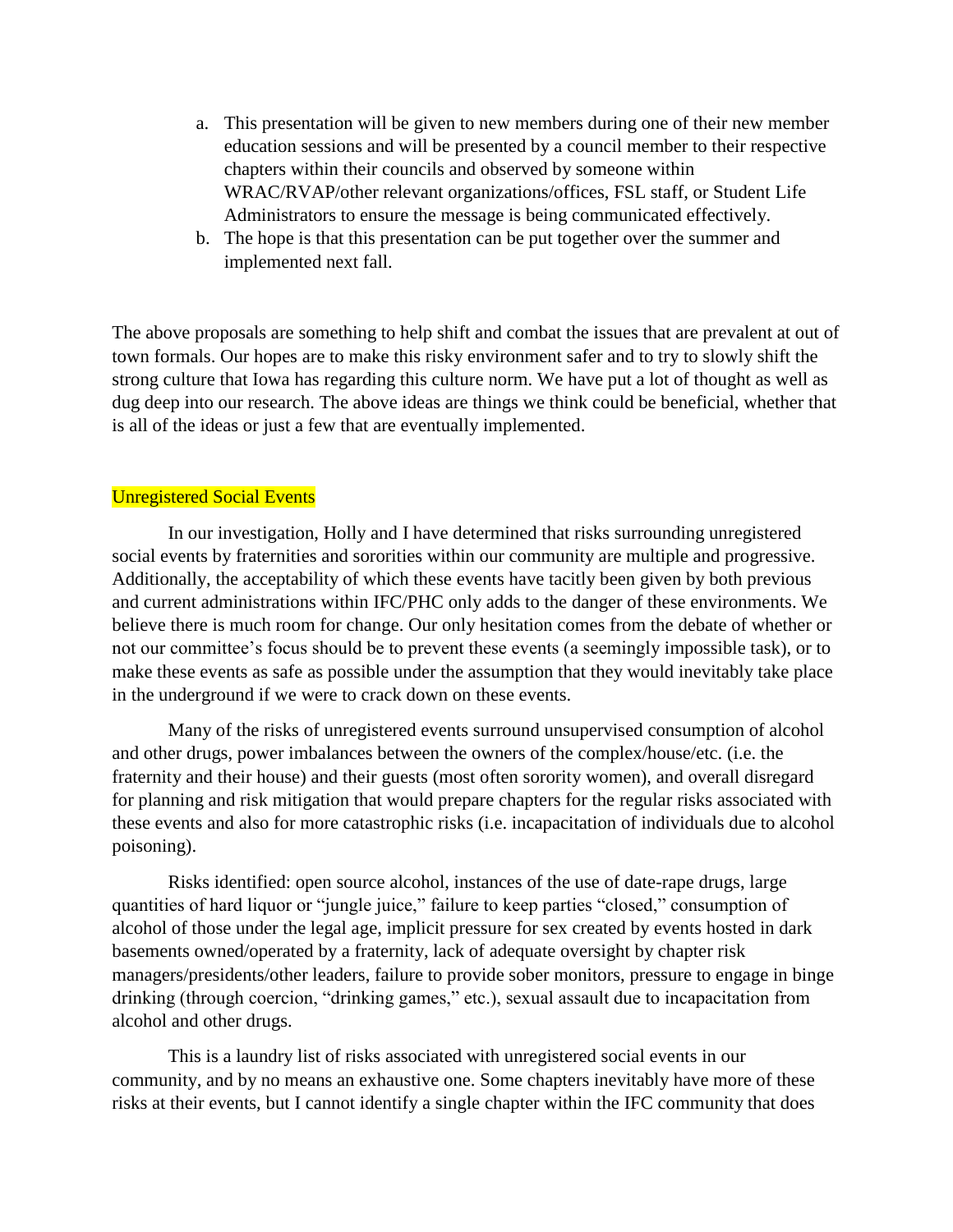not host events where any of the problems listed above are not an issue. So the question remains, how do we go about solving this problem?

Holly and I (along with advice received from NIC representative Will Foran) believe that a possible solution would be two-fold. First, group consensus within the community must be found to determine what is acceptable within our community, and what we will not tolerate. We realize that in a perfect world, we would add new rules and regulations and none of these events would occur. However, if more rules and restrictions are put in place, we fear the problem will only be driven further underground—creating an even more unsafe environment than currently exists. Secondly, we must enforce the regulations we impose upon ourselves and our community. Per example, other IFC and PHC communities have forbidden hard liquor from their events. This was not just a policy they implemented at a legislative meeting and then left everyone be. They came together as a community, decided it was an issue, enacted the policy, **and most importantly they held each other accountable.** If a fraternity was found to be serving hard liquor at an event, they were immediately place on social probation for a number of weeks without hesitation by the governing council, and with the support of the community.

Problems such as those involving unregistered events cannot be merely solved from the top down. Dialogue must start within the community as a whole. Our legislative meetings should be a time for discussion about the issues we face as a chapter, and a time for solutions to be offered, accepted, and implemented by the community at-large. Chapter executive boards, as well as their chapters as a whole, should be visited by members of the governing councils to have genuine discussion with them about the risks our communities face, and how they can be part of the solution. This change will not happen overnight, but there are steps we can take to mitigate the numerous risks surrounding unregistered social events.

#### 10pm Ordinance

The University of Iowa Fraternity and Sorority Life has identified the 10pm Ordinance as a problem contributing to the drinking culture at Iowa. We are not focusing on the tickets and sanctions that result from the violation of this law; instead we are talking about the pressure to binge drink before 10pm.

Those who are underage and go out to the bars often go the bars around 8:30 and try to drink as much as they can before 10pm. This results in underage students being extremely intoxicated by the time they are leaving the bar at 10pm. These underage students either continue drinking at downtown bars (and risk receiving multiple tickets) or stumble to a party where often the alcohol distribution isn't monitored properly.

The concern we are pointing out is that the 10pm ordinance creates a pressure to drink quickly in a short amount of time. Many students are drinking until 2am and many underage students feel